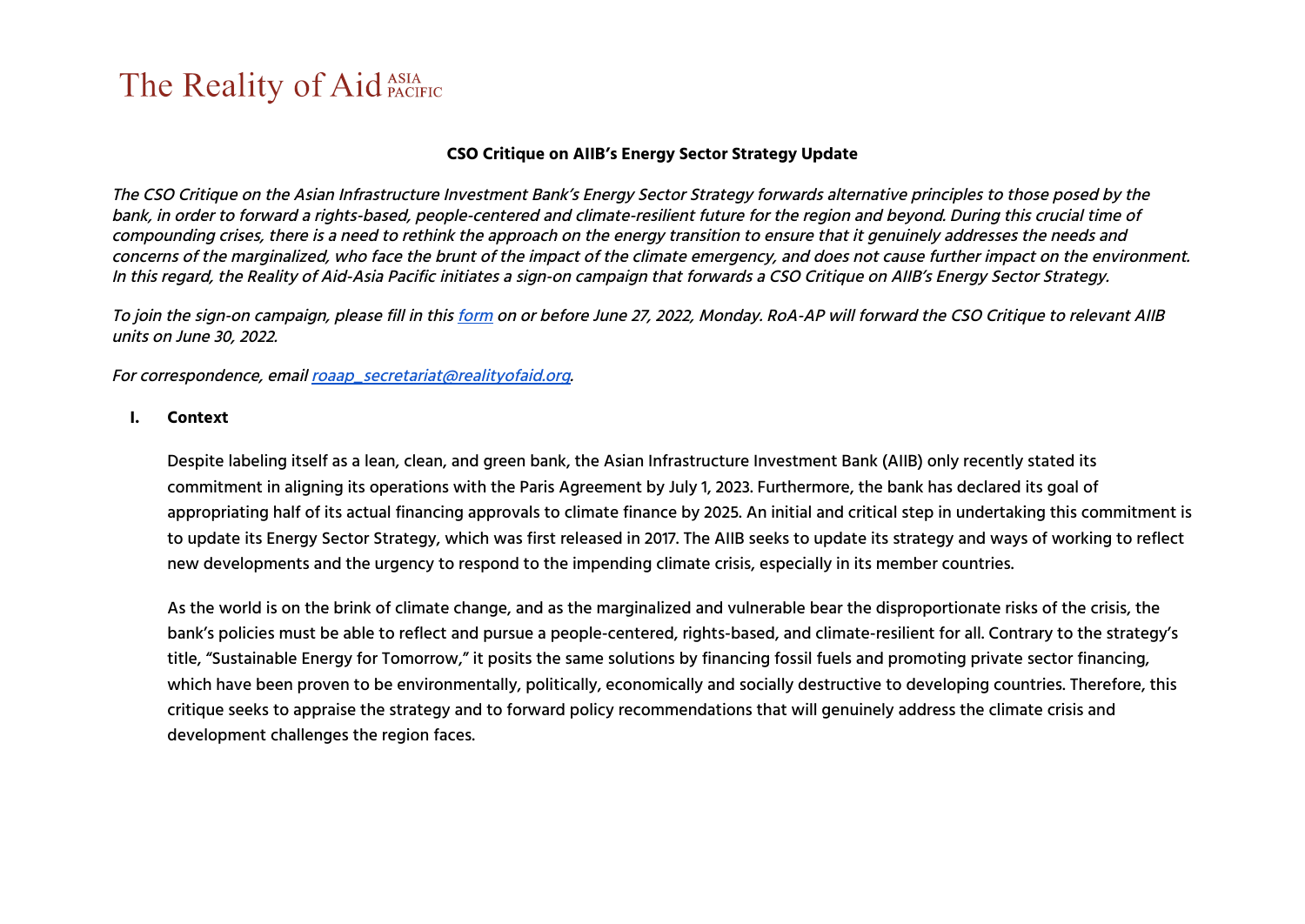#### **II. AIIB Principles vs. RoA-AP Critique**

|              | <b>AIIB Principles</b>                                                                                                                                                                                                                                                                                                                                                                                               | <b>RoA-AP Critique</b>                                                                                                                                                                                                                                                                                               |
|--------------|----------------------------------------------------------------------------------------------------------------------------------------------------------------------------------------------------------------------------------------------------------------------------------------------------------------------------------------------------------------------------------------------------------------------|----------------------------------------------------------------------------------------------------------------------------------------------------------------------------------------------------------------------------------------------------------------------------------------------------------------------|
| $\mathbf{1}$ | Transition to low carbon energy supply.<br>Energy is the dominant contributor to climate change,<br>accounting for around 60 percent of total global greenhouse                                                                                                                                                                                                                                                      | AIIB's alignment with the Paris Agreement and prioritizing<br><b>DMCs to meet their commitments.</b><br>Last year, the AIIB declared that its operations will fully align with                                                                                                                                       |
|              | gas emissions. AllB's support to its members to reduce the carbon<br>intensity of energy supply helps them achieve their long-term<br>climate goals developed in the wake of the Paris Agreement.<br>Energy sector operations, therefore, play a crucial, albeit not<br>exclusive, role in AIIB's commitment to align its operations                                                                                 | the Paris Agreement by July 1, 2023. While the bank reiterates its<br>commitment to the Paris Agreement, an international treaty<br>requiring economic and social transformation to address the<br>climate emergency, the Strategy still lacks concrete and<br>actionable steps to achieve these goals:              |
|              | with the Paris Agreement by July 1, 2023, and its efforts to<br>achieve its climate finance target by 2025.<br>AIIB recognizes that the process of transitioning to a less<br>carbon-intensive energy system is already underway and that the<br>deployment strategies for low-carbon technical solutions reflect<br>members' individual primary energy resource                                                     | aligned with the 1.5 degrees Celsius goal, or even more<br>ambitious climate goals;<br>compatible with reaching a global $CO2$ emissions decline<br>of at least 45% from 2010 levels by 2030, and real zero<br>$CO2$ emissions before mid-century; and,<br>not reliant on false or unproven solutions such as carbon |
|              | endowment, affordability, financing capacity, knowledge, and<br>regulation, among other factors. AllB will support and accelerate<br>its members' respective transitions toward low-carbon energy<br>mixes through investments in (i) renewable energy; (ii) enabling<br>infrastructure and system flexibility for low carbon electricity and<br>fuels; (iii) fuel shifts from carbon intensive fossil fuels such as | pricing, carbon capture storage and energy efficient<br>fossil fuel technologies.<br>While the AIIB maintains that fossil fuels are important in the<br>transition phase, genuine alignment is only possible by ending all<br>direct or indirect support to all kinds of fossil fuels. Findings show                 |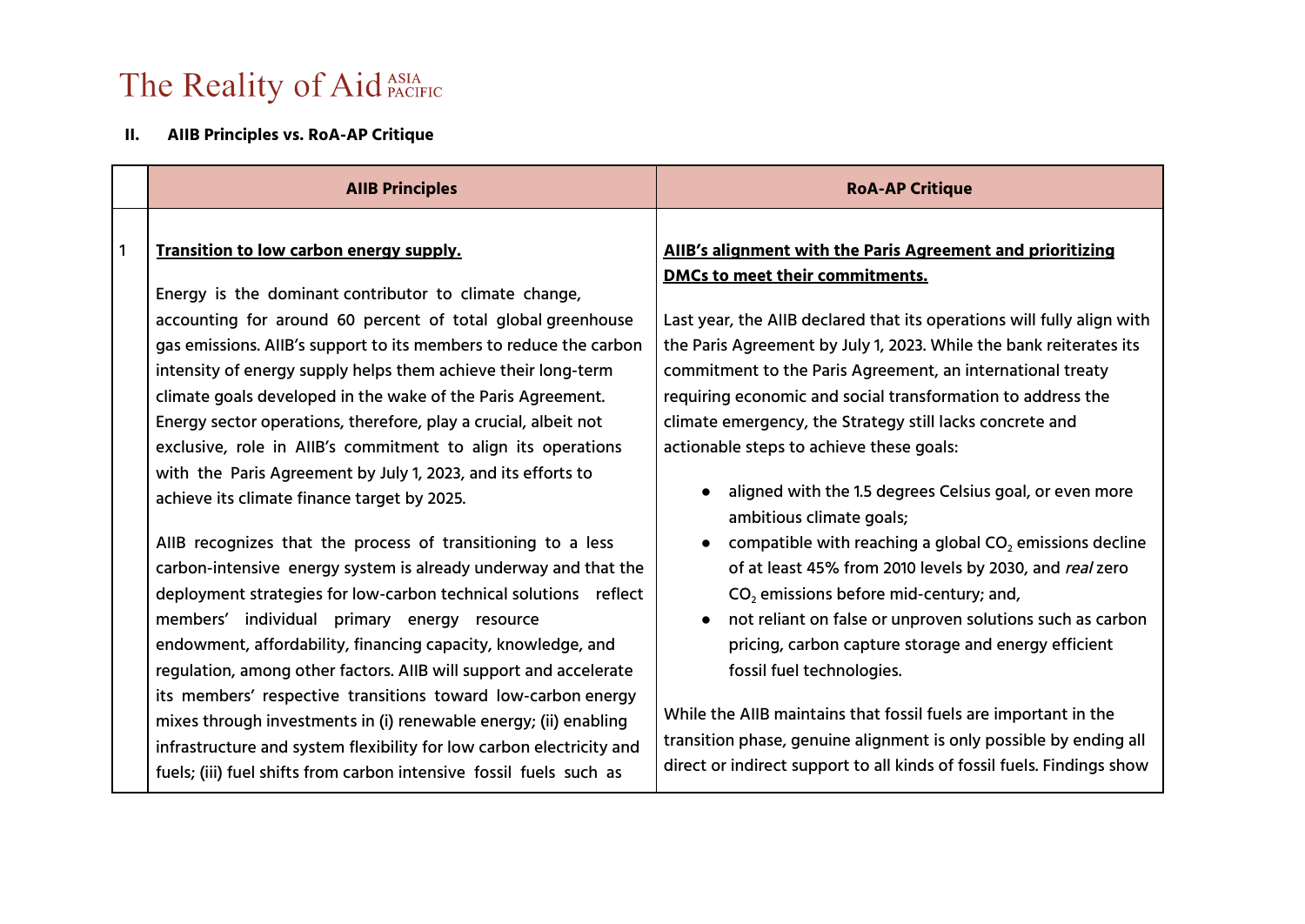| coal and oil to lower carbon alternatives; and (iv) associated      | that for every dollar the bank allocates for renewable energy,          |
|---------------------------------------------------------------------|-------------------------------------------------------------------------|
| efforts to mitigate adverse social impacts of energy transition and | more than twice that amount is used for fossil fuels. While the         |
| facilitate a just transition.                                       | bank states that it would not finance oil except for certain            |
|                                                                     | country contexts, it is necessary to divest from so-called natural      |
|                                                                     | gas and oil, due to their harmful carbon dioxide emissions. Fossil      |
|                                                                     | fuel extraction entails the construction and financing of high          |
|                                                                     | voltage transmission and distribution lines, and road projects,         |
|                                                                     | which also negatively impacts the communities and the                   |
|                                                                     | environment.                                                            |
|                                                                     | Civil society welcomes the bank's contribution to                       |
|                                                                     | decarbonization, or the process of reducing carbon emissions,           |
|                                                                     | through its commitment of halting direct financing for new              |
|                                                                     | coal-fired power and heating plants. Known for its hands-off            |
|                                                                     | lending, the AIIB must also suspend indirect financing for coal         |
|                                                                     | through financial intermediaries, such as commercial and                |
|                                                                     | specialized banks, as well as leasing and insurance companies.          |
|                                                                     | The AIIB must also remain accountable for the fossil fuel plants it     |
|                                                                     | has financed, coming up with a detailed action plan on how the          |
|                                                                     | bank plans to mitigate health and environmental impacts caused.         |
|                                                                     |                                                                         |
|                                                                     | In the path to decarbonization, the Strategy recognizes the             |
|                                                                     | different stages and contexts of its member countries, pursuing         |
|                                                                     | equity and the principle of common but differentiated                   |
|                                                                     | responsibilities (CBDR) in allocating its financing. In line with this, |
|                                                                     | the bank must declare its commitment to provide sufficient              |
|                                                                     |                                                                         |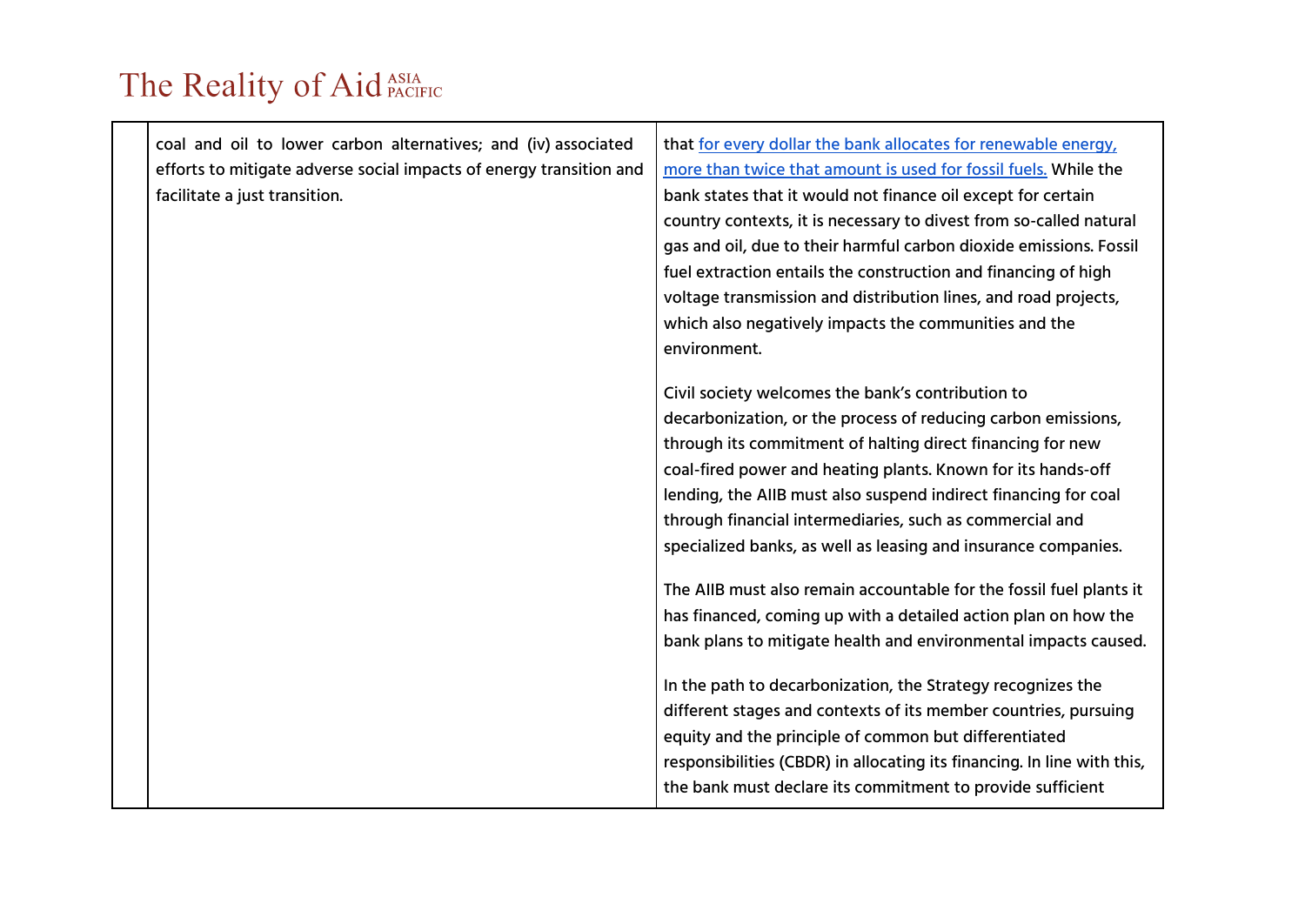|                |                                                                                                                                      | financial and technical assistance to help member countries to<br>decarbonize and advance renewable energy.                                                                                                                                                                                                                                                                                                                                                                                                                                                       |
|----------------|--------------------------------------------------------------------------------------------------------------------------------------|-------------------------------------------------------------------------------------------------------------------------------------------------------------------------------------------------------------------------------------------------------------------------------------------------------------------------------------------------------------------------------------------------------------------------------------------------------------------------------------------------------------------------------------------------------------------|
|                |                                                                                                                                      | Addressing the needs of affected sectors. Aside from unequal<br>footing of member countries in their transition to renewable<br>energy, various sectors from this transition are also<br>disproportionately affected. The bank must address the affected<br>livelihoods from the decommissioning of power plants, in the<br>form of building capacities and increasing opportunities to<br>minimize impacts. In pursuing less carbon-intensive alternatives in<br>various industries, workers employed must be attended to and<br>given the necessary assistance. |
|                |                                                                                                                                      |                                                                                                                                                                                                                                                                                                                                                                                                                                                                                                                                                                   |
| $\overline{2}$ | Promote energy access and security.                                                                                                  | Universal energy access.                                                                                                                                                                                                                                                                                                                                                                                                                                                                                                                                          |
|                | Access to affordable and reliable modern energy services is                                                                          | Guided by Agenda 2030 and Sustainable Development Goal 7                                                                                                                                                                                                                                                                                                                                                                                                                                                                                                          |
|                | instrumental in underpinning development and expanding                                                                               | (SDG 7), the Strategy recognizes that access to clean, affordable,                                                                                                                                                                                                                                                                                                                                                                                                                                                                                                |
|                | economic opportunities for people to improve their lives. It is also                                                                 | quality, reliable, convenient, and safe energy is crucial for                                                                                                                                                                                                                                                                                                                                                                                                                                                                                                     |
|                | a key aspiration of SDG 7. In Asia, lack of such access continues to                                                                 | development. The right to sufficient energy is a human right and                                                                                                                                                                                                                                                                                                                                                                                                                                                                                                  |
|                | deprive the most vulnerable people of the basic human needs.                                                                         | must be upheld by development actors, such as governments and                                                                                                                                                                                                                                                                                                                                                                                                                                                                                                     |
|                | Reliance on traditional fuels also extends gender inequality and                                                                     | financial institutions like the AIIB.                                                                                                                                                                                                                                                                                                                                                                                                                                                                                                                             |
|                | prolongs exposure to health risks. Furthermore, AIIB considers                                                                       |                                                                                                                                                                                                                                                                                                                                                                                                                                                                                                                                                                   |
|                | that the access agenda is not limited to last-mile electrification<br>and realizes that the provision of entry-level solutions alone | <b>Energy security for all.</b> Energy security, or the stable and<br>affordable access to energy sources for consumption, should be                                                                                                                                                                                                                                                                                                                                                                                                                              |
|                | does not accomplish the mission of SDG 7.                                                                                            | ensured. To ensure access to the marginalized and vulnerable,                                                                                                                                                                                                                                                                                                                                                                                                                                                                                                     |
|                |                                                                                                                                      | such as rural women and children, workers, farmers, fisherfolk,                                                                                                                                                                                                                                                                                                                                                                                                                                                                                                   |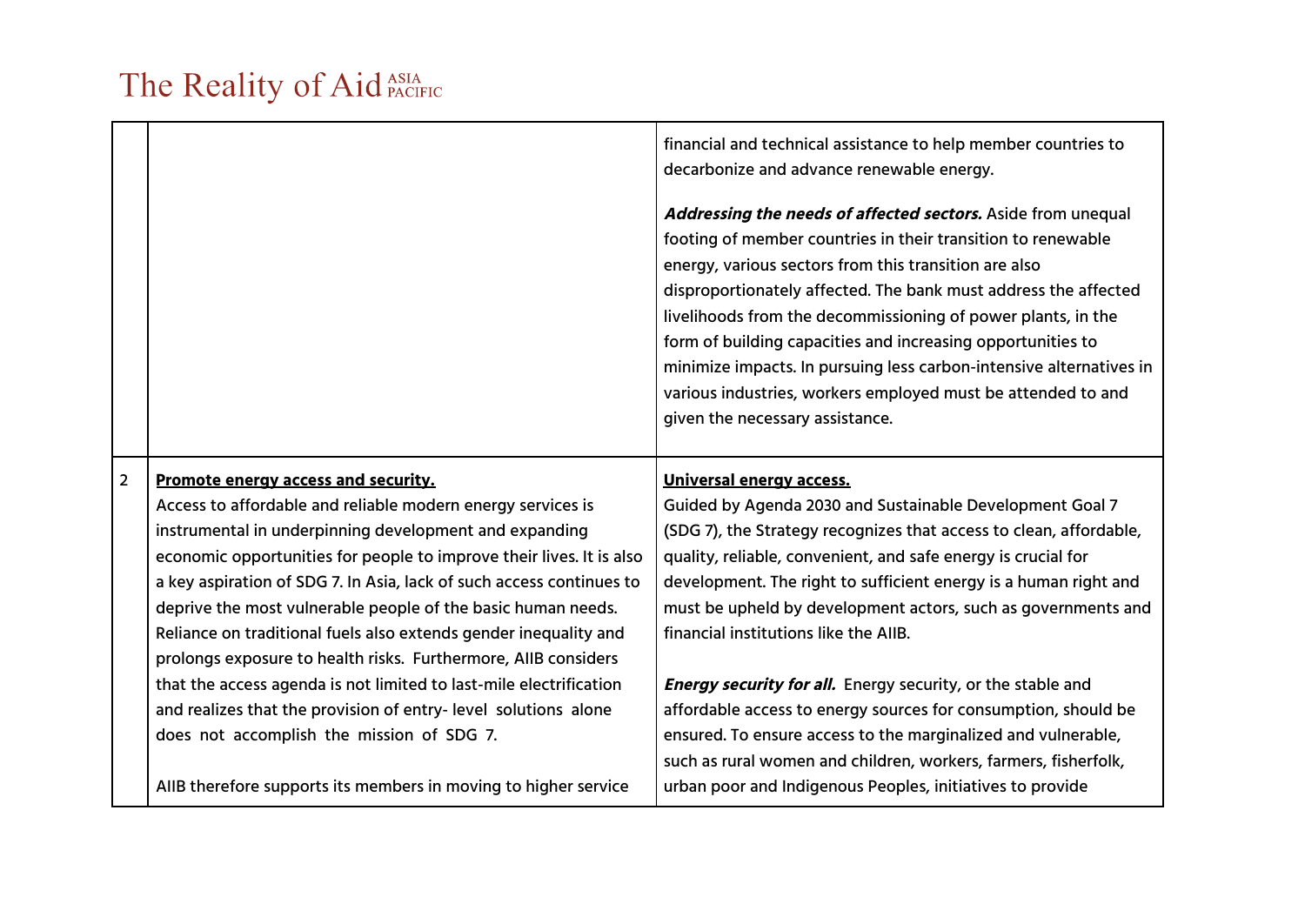levels of access, ensuring the clean energy services are affordable, of adequate capacity and good quality, available when needed, reliable, convenient, and safe. AIIB also recognizes that efforts to advance energy transition are to be considered in conjunction with the needs for energy access and security under specific member context for co-benefits to be reaped and for the most urgent needs to be addressed. In doing so, AIIB attaches great importance to new technologies and business models in extending modern energy and fostering access and prosperity through the transition process. AIIB will place emphasis on: (i) promoting, directly or indirectly, access to modern energy by those who currently have little or no access; (ii) improving the affordability, reliability, and quality of electricity supply to serve productive uses and modern society needs; and (iii) reducing the negative health impacts caused by indoor combustion of solid fuels. electricity to remote and far-flung areas described as last-mile electrification programs, must be pursued. Going beyond last-mile electrification, energy infrastructure and supply must be able to address both basic and aspirational needs of communities. These can only be possible with the development and establishment of renewable energy systems that are democratically owned by the people who use it. Sustainable energy is assured when it is linked with peoples' capacity to design, manage, operate, and maintain such energy facilities. The AIIB should further promote the distributed generation of renewable energy, through the establishment of community mini and micro-grids. Along with micro-grids, decentralized solar initiatives are affordable and accessible technologies that can encourage democratic ownership of the communities over their energy source and infrastructures. Development and establishment of renewable energy systems must be consistent with the goals of promoting, protecting, and realizing human rights, and ensuring a climate-safe and equitable future for all. Energy access is inextricably linked to control over energy choices for people, especially the most vulnerable and marginalized. The energy sector should be based on public ownership, exercising democratic ownership of energy resources and 3 **Realize energy efficiency potential.** International experience and primary energy forecasts by international institutions indicate that energy efficiency is one of the major means to achieve global environmental objectives. Prosperity and well-being can no longer be gauged only by the consumption of energy. The focus should instead be placed on the efficient provision of the services derived from energy. Given the high energy intensity in most non-OECD countries in Asia,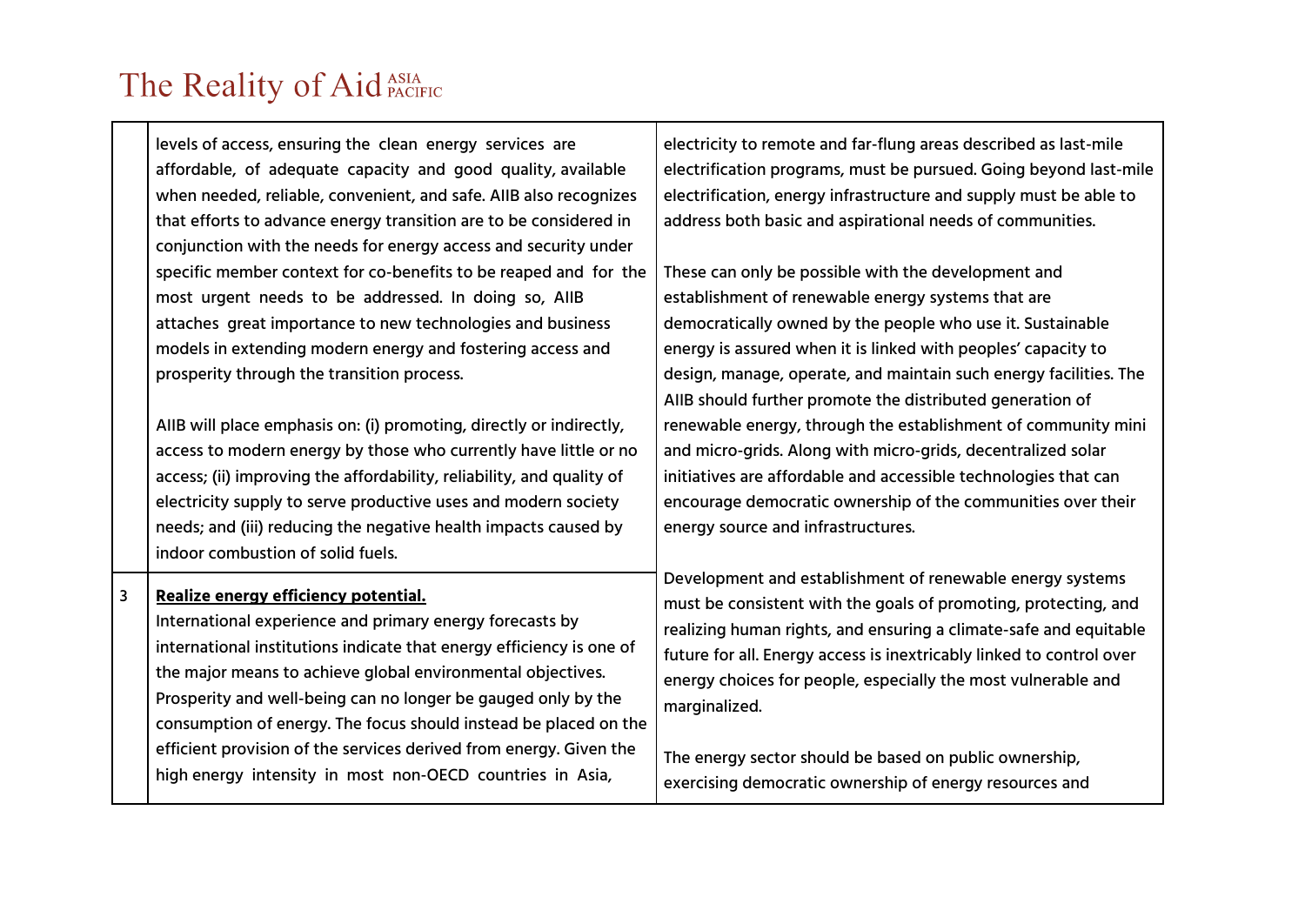|   | AIIB will cooperate with partners operating in Asia to tap the<br>existing large, but dispersed, potential for energy efficiency in<br>industry, buildings, and transport. Initially, AIIB will focus on<br>projects that make the most of existing energy infrastructure<br>stocks through (i) rehabilitation and upgrading of existing energy<br>facilities; and (ii) aggressive loss reduction and utility-driven<br>energy efficiency programs in power and gas T&D networks,<br>including reduction of methane leakage. Over time, AIIB will also<br>develop more tailored financial instruments and engage with<br>potential financial intermediaries in these areas. | systems. Patents on renewable energy technologies that only<br>profit the private sector must be abandoned, while technology<br>transfer to developing member countries must be advanced.                                                                                                                                                                                                                                                                                                                                                              |
|---|-----------------------------------------------------------------------------------------------------------------------------------------------------------------------------------------------------------------------------------------------------------------------------------------------------------------------------------------------------------------------------------------------------------------------------------------------------------------------------------------------------------------------------------------------------------------------------------------------------------------------------------------------------------------------------|--------------------------------------------------------------------------------------------------------------------------------------------------------------------------------------------------------------------------------------------------------------------------------------------------------------------------------------------------------------------------------------------------------------------------------------------------------------------------------------------------------------------------------------------------------|
| 4 | <b>Manage local and regional pollution.</b><br>AIIB will support its clients in reducing, limiting, and<br>mitigating the deleterious impact of pollution. Fossil fuel<br>production, transport, and consumption have severe negative<br>impacts on the local environment, especially in Asia's densely<br>populated cities. Historically, issues related to local and regional<br>pollution have been addressed mainly by limiting emissions of<br>fossil fuel-based power generation, especially coal-fired plants.<br>While pollution from large energy infrastructure can be controlled<br>through statutory measures, the dispersed energy end uses, such              | "Do no harm" principle.<br>Following this principle, potential risks and adverse impacts<br>resulting from projects must be prevented, reduced and<br>controlled. Projects financed by the bank that neither contribute<br>towards mitigating environmental and climate challenges nor aid<br>in facilitating the needed shift towards low-carbon and<br>sustainable development paths, must not be pursued.<br><b>Techno-fixes.</b> While the Strategy does not outright endorse<br>techno-fixes, it provides a leeway for the bank to still consider |
|   | as traffic or household energy, are more challenging to address<br>and often require a shift of energy sources embedded in a<br>systemic transformation. AIIB will (i) support cross-sectoral<br>projects aimed at pollution reduction at the city, national, and<br>regional levels; (ii) support fuel shifts and cleaner energy                                                                                                                                                                                                                                                                                                                                           | financing these. Techno-fixes are profit-oriented technologies<br>proposed as solutions to climate change, usually in the form of<br>carbon capture, utilization, and storage technologies. Such<br>techno-fixes have long been criticized for not solving the root<br>cause of the climate crisis, as these do not effectively lessen                                                                                                                                                                                                                 |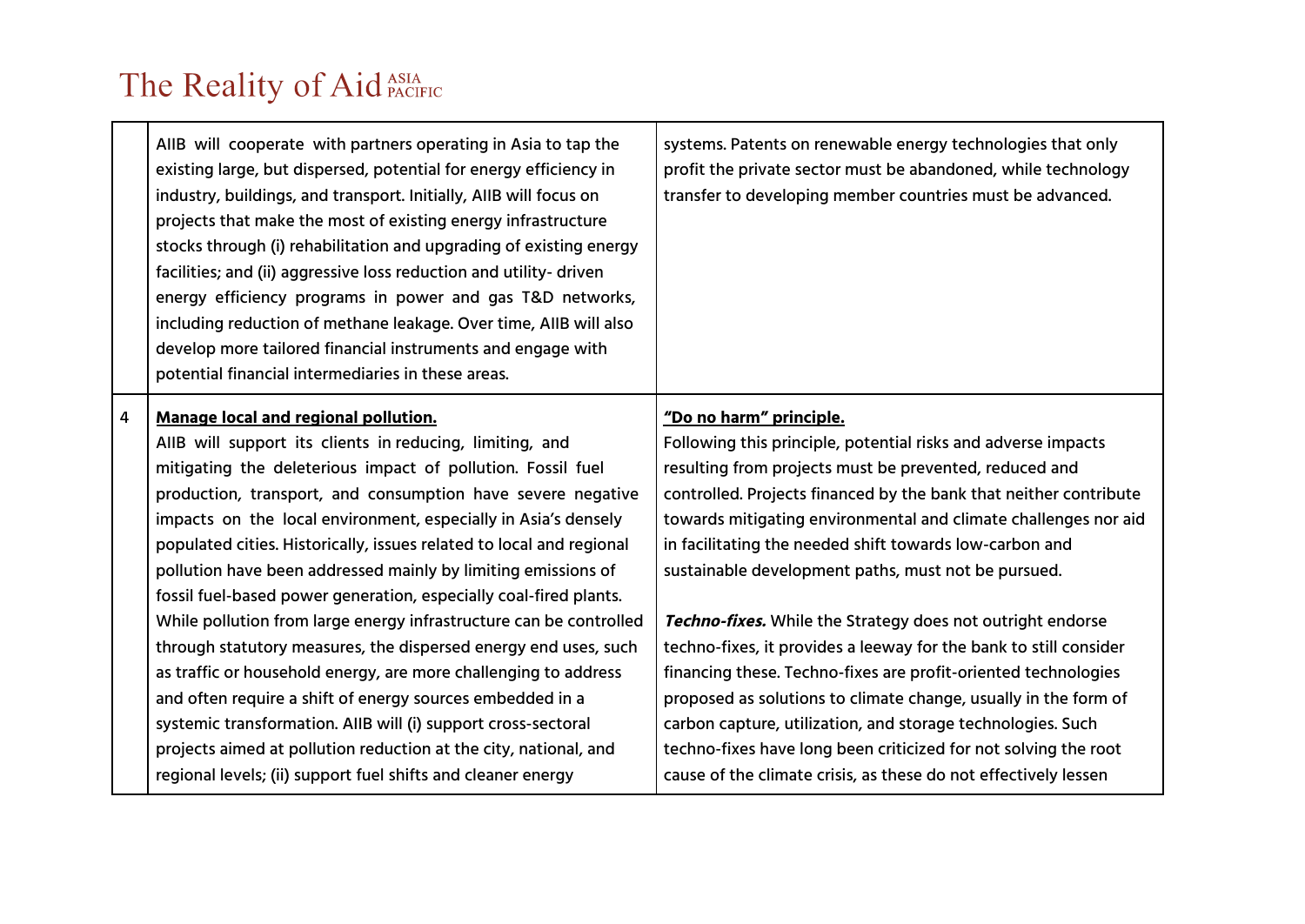| infrastructure solutions resulting in lower air pollution; and (iii) | emissions. Besides the need for more evidence regarding             |
|----------------------------------------------------------------------|---------------------------------------------------------------------|
| integrate air pollution control and carbon intensity reduction,      | techno-fixes' long-term usage and benefits, their malfunction and   |
| where relevant.                                                      | destruction can also pose additional risks and danger to the        |
|                                                                      | environment. As such, these should not be imposed as a step         |
|                                                                      | towards decarbonization.                                            |
|                                                                      | Avoiding adverse impacts. Energy security must be promoted          |
|                                                                      | without threatening the development of other sectors.               |
|                                                                      | Implementation of cross-border and sub-regional electricity         |
|                                                                      | interconnection infrastructure must not impede on the people's      |
|                                                                      | development, peace, and security. Other sources of energy that      |
|                                                                      | prove to be costly for the local population, such as bioenergy and  |
|                                                                      | hydropower, should not be pursued. The AIIB should not finance      |
|                                                                      | large hydropower and solar infrastructure, which have served to     |
|                                                                      | impede on Indigenous Peoples' lands and rights, causing conflict,   |
|                                                                      | instability, and exploitation. Protection of human rights, in both  |
|                                                                      | the physical and digital landscape, are to be assured by the bank.  |
|                                                                      | AIIB's Environmental and Social Framework. Despite updating         |
|                                                                      | its Environmental and Social (ESF) last year, it remains faulty and |
|                                                                      | inadequate to avoid and address negative impacts of its projects.   |
|                                                                      | The framework is lacking in upholding the rights of the affected    |
|                                                                      | communities, and diluted to pursue private sector interests. The    |
|                                                                      | ESF has ultimately failed in upholding the rights of the people and |
|                                                                      | protecting the environment. There is also a lack of transparency    |
|                                                                      | with the AIIB's processes under the ESF, which makes it             |
|                                                                      | challenging for civil society to make the bank accountable.         |
|                                                                      |                                                                     |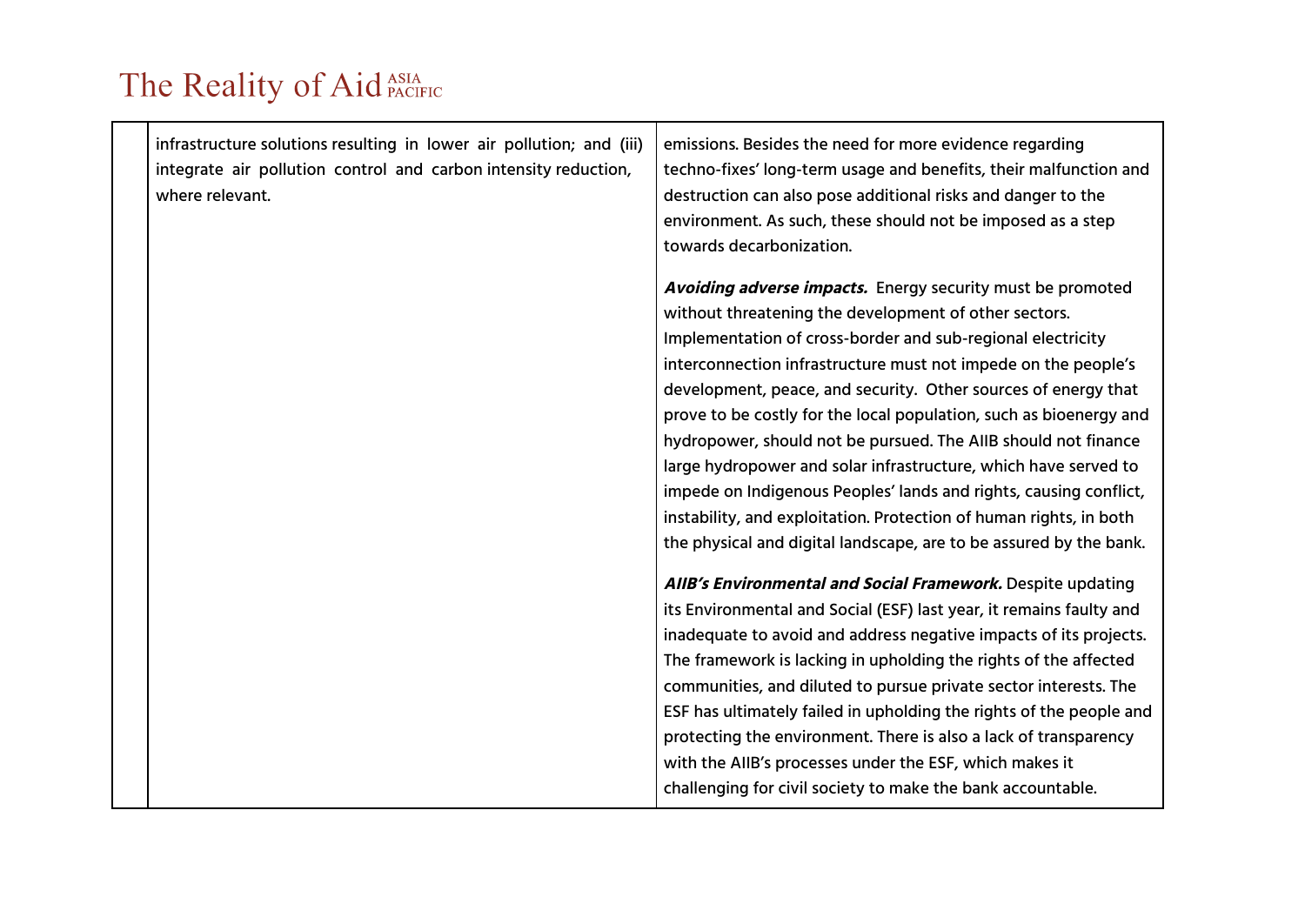|   |                                                                                                                                                                                                                                                                                                                                                                                                                                                                                                                                                                                                                               | Furthermore, redress to the victims of the bank's flawed<br>framework and mechanisms must be sufficiently distributed.                                                                                                                                                                                                                                                                                                                                                                                                                                                                                                                                                                                                                                    |
|---|-------------------------------------------------------------------------------------------------------------------------------------------------------------------------------------------------------------------------------------------------------------------------------------------------------------------------------------------------------------------------------------------------------------------------------------------------------------------------------------------------------------------------------------------------------------------------------------------------------------------------------|-----------------------------------------------------------------------------------------------------------------------------------------------------------------------------------------------------------------------------------------------------------------------------------------------------------------------------------------------------------------------------------------------------------------------------------------------------------------------------------------------------------------------------------------------------------------------------------------------------------------------------------------------------------------------------------------------------------------------------------------------------------|
|   |                                                                                                                                                                                                                                                                                                                                                                                                                                                                                                                                                                                                                               | Project-affected People's Mechanism. The bank has an existing<br>Project-affected People's Mechanism (PPM) that provides an<br>avenue for victims of violated ESF policies to raise their concerns.<br>However, the PPM does not cover projects co-financed with other<br>institutions, leaving affected peoples no recourse. When available,<br>it remains inaccessible to communities due to complicated<br>requirements and processes. Furthermore, the mechanism fails to<br>be transparent with the complaints it receives. To genuinely<br>address the needs and mitigate the impacts of its projects, the<br>PPM and its processes must be further improved to make it<br>feasible for the marginalized and vulnerable to raise their<br>concerns. |
| 5 | Mobilize private capital.<br>This principle reaffirms AIIB's Corporate Strategy thematic<br>priority on Private Capital Mobilization, which aims to help close<br>the enormous infrastructure investment gaps in developing<br>Asia through mobilizing private financing both at the project<br>and sector level. For varying reasons, to date, private capital<br>investments in energy and infrastructure have been marginal<br>in non- OECD countries, although partial credits, investment, and<br>country guarantees by MDBs have been instrumental in<br>promoting successful projects. Innovative approaches have also | Priority to local players in the energy sector, especially to<br>micro, small, and medium-sized enterprises.<br>Reasoning an investment gap, the Strategy allows for the further<br>entry of the private sector in the energy sector. Assigning a<br>dominant role to the private sector must be reconsidered, as<br>corporations have historically been major actors in worsening<br>environmental degradation and the climate crisis.                                                                                                                                                                                                                                                                                                                   |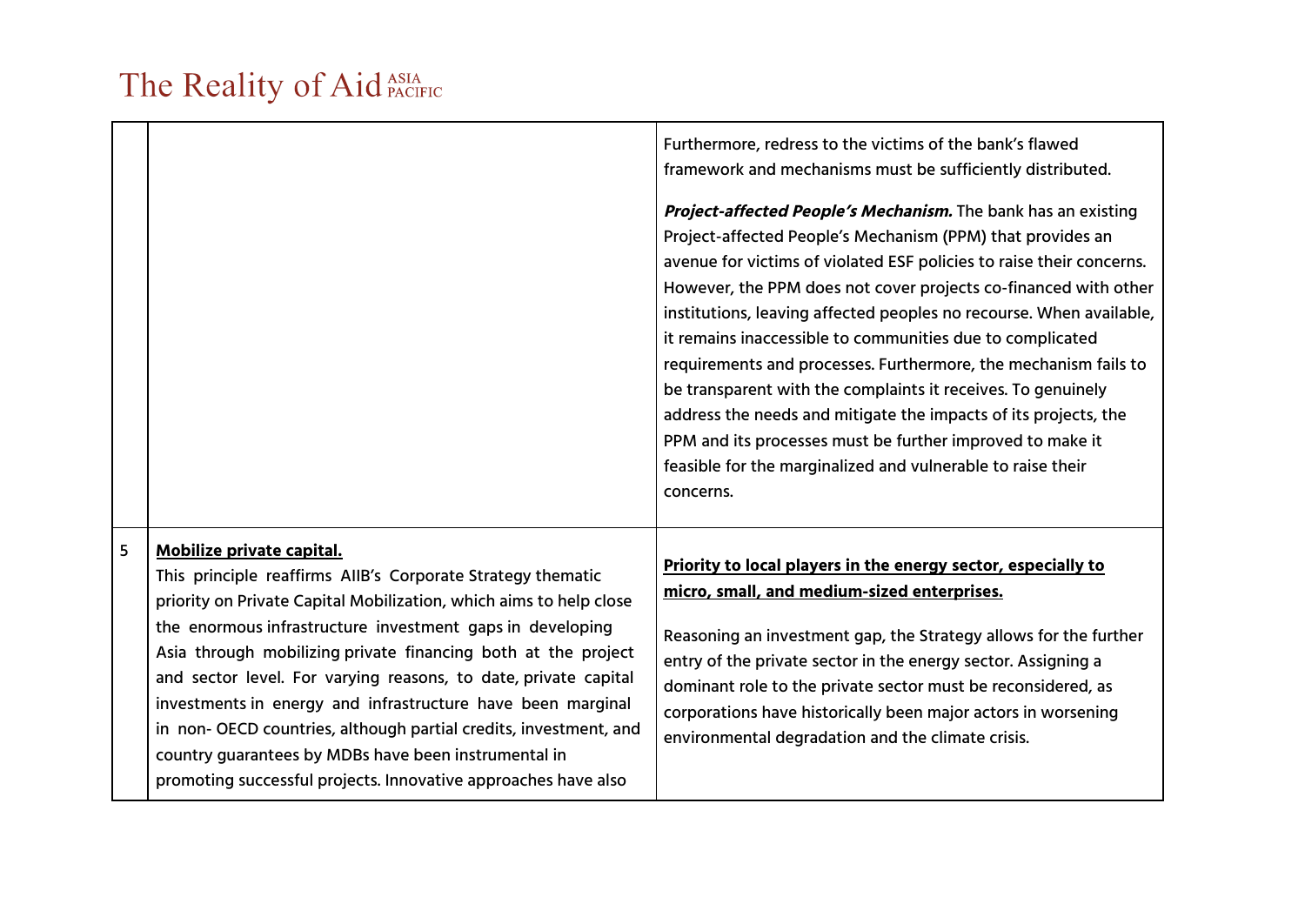been initiated using grants and concessional financing to reduce the cost of electricity generated under public-private partnerships (PPP) or to improve risk sharing in PPP ventures. AIIB will: (i) explore innovative models, at both project and sector level, to mobilize private investments in energy infrastructure; (ii) build upon the successful experience of and lessons learned by MDBs operating in Asia, especially in PPPs, ensuring that the costs and risks are appropriately shared and distributed; (iii) explore new cooperation modalities with clients and private sector partners to meet members' needs; and (iv) in doing so, avoid crowding out the private sector. When pursuing such opportunities, AIIB will evaluate risk carefully and will put in place appropriate measures to mitigate and manage such risks.

Despite growing evidence against public-private partnerships (PPPs), AIIB promotes the use of this scheme to finance and construct energy infrastructure. The use of PPPs must be reconsidered as the public sector is disproportionately impacted with the financial risks, and the lack of transparency and accountability of the private sector. Instead of promoting private sector-led development, a focus on the most vulnerable countries and communities is critical and urgent for developing member countries' climate adaptation.

**Private sector regulation.** The regulation of the private sector is crucial in providing access to clean energy resources and services for all. Regulatory mechanisms shall adhere to the member country's action plans, as well as to human rights and the development effectiveness principles. While developing member countries' governments should strictly enforce international and national regulatory mechanisms, the private sector, including the AIIB, must genuinely comply with these processes. Private sector regulation should also extend to startups and emerging technologies. Furthermore, an accountability mechanism must also be established to ensure that the private sector remains answerable to the impacts they have caused.

In this regard, the bank should prioritize support for developing member countries' micro, small, and medium-sized enterprises (MSMEs) in the energy sector, which are vital for developing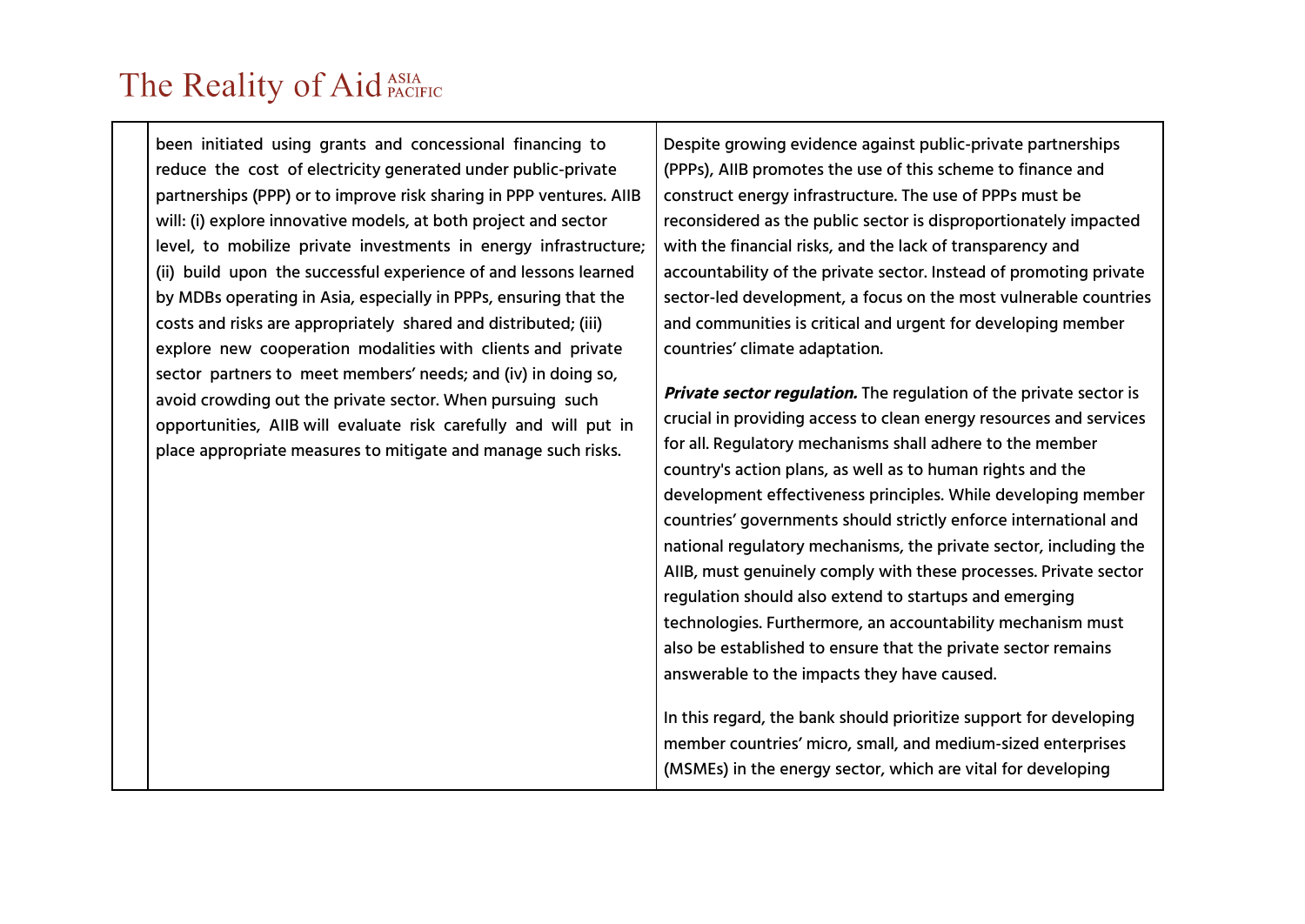|   |                                                                                                                                                                                                                                                                                                                                                                                                                                                                                                                                                                                                                                                                                                                                                                                                                                                                                                                                                                                                                                                                                             | member countries in reaching their adaptation goals. The AIIB<br>must assist the local MSMEs to embark on clean energy projects,<br>with the transfer of technology and knowledge. The promotion of<br>the use of local goods and services can foster self-sustaining<br>economies, which helps communities become more resilient to<br>climate change.                                                                                                                                                                                                                                                                                                                                                                                                                                                                                                   |
|---|---------------------------------------------------------------------------------------------------------------------------------------------------------------------------------------------------------------------------------------------------------------------------------------------------------------------------------------------------------------------------------------------------------------------------------------------------------------------------------------------------------------------------------------------------------------------------------------------------------------------------------------------------------------------------------------------------------------------------------------------------------------------------------------------------------------------------------------------------------------------------------------------------------------------------------------------------------------------------------------------------------------------------------------------------------------------------------------------|-----------------------------------------------------------------------------------------------------------------------------------------------------------------------------------------------------------------------------------------------------------------------------------------------------------------------------------------------------------------------------------------------------------------------------------------------------------------------------------------------------------------------------------------------------------------------------------------------------------------------------------------------------------------------------------------------------------------------------------------------------------------------------------------------------------------------------------------------------------|
| 6 | Promote connectivity and regional cooperation.<br>This principle reflects AIIB's Corporate Strategy thematic priority<br>on Connectivity and Regional Cooperation. Regional and<br>in-country connectivity, complemented by regional<br>cooperation, are essential to take advantage of synergies,<br>increase the market size to improve competitiveness, and<br>create a critical mass for cooperative Research and Development<br>(R&D) and manufacturing capabilities. Efforts deployed by<br>MDBs and bilateral agencies in Asian countries and other regions<br>have had moderate success. AIIB will engage its members and<br>pursue regional, cross-regional, and domestic connectivity of<br>energy systems, especially power and gas, with a view to:<br>strengthening systems; improving the security and efficiency of<br>energy supply; optimizing the use of resources; allowing for<br>greater flexibility in their operation; reducing local, regional, and<br>global adverse environmental and social impacts; and<br>fostering greater use of renewable energy resources. | <b>Effective development cooperation principles of democratic</b><br>country ownership, focus on results, inclusive partnerships,<br>transparency and mutual accountability.<br>Development priorities determined by countries should reflect<br>the needs of the people, and not the private sector nor the local<br>elite. The bank's energy projects should contribute towards<br>eradicating poverty, reducing inequalities, and upholding<br>sustainable development.<br>The bank's processes must be inclusive and participatory, ensuring<br>that the democratic rights of communities, peoples' organizations<br>and civil society organizations are upheld in the design,<br>implementation, and monitoring of projects. Transparency in its<br>investments and accountability in its project implementation are<br>also demanded from the bank. |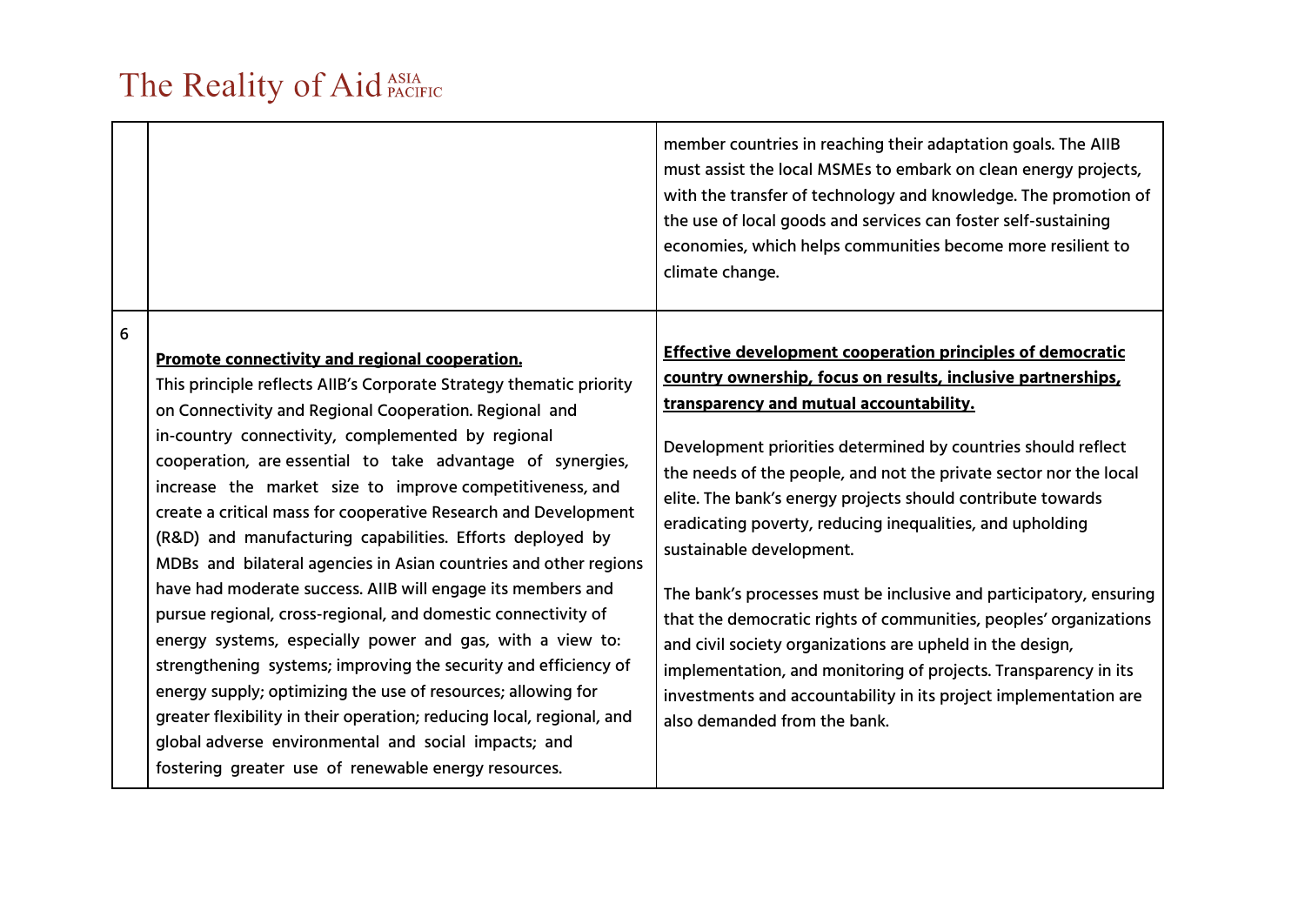| <b>Democratic country ownership.</b> Abandoning conditionalities and    |
|-------------------------------------------------------------------------|
| policy-based lending will allow for the upholding of                    |
| self-determination and sovereign rights of developing member            |
| countries. Under the leadership of developing member countries,         |
| energy projects must be undertaken to reflect the development           |
| priorities of the people. Catering to the member country's specific     |
| needs and priorities are essential in promoting country ownership.      |
| The right to self-determination and to Free, Prior and Informed         |
| Consent (FPIC) of affected communities must always be upheld.           |
|                                                                         |
| Focus on results. The bank's projects must contribute to genuine        |
| inclusive and sustainable development in its member countries.          |
| The Energy Sector Strategy must not further perpetuate                  |
| underlying inequalities, impede on people's development and             |
| contribute to environmental degradation. Developing member              |
| countries should also be given sufficient knowledge and                 |
| technologies that can serve to enhance their capacities in              |
| achieving their development priorities. Upholding a rights-based        |
| and people-centered approach, the AIIB must tackle the climate          |
| crisis with a focus on the marginalized sectors, as they are the        |
| most vulnerable to its impacts.                                         |
|                                                                         |
| <b>Inclusive partnerships.</b> The planning, design, and implementation |
| of energy projects should be inclusive and participatory,               |
| especially to the vulnerable and marginalized populations.              |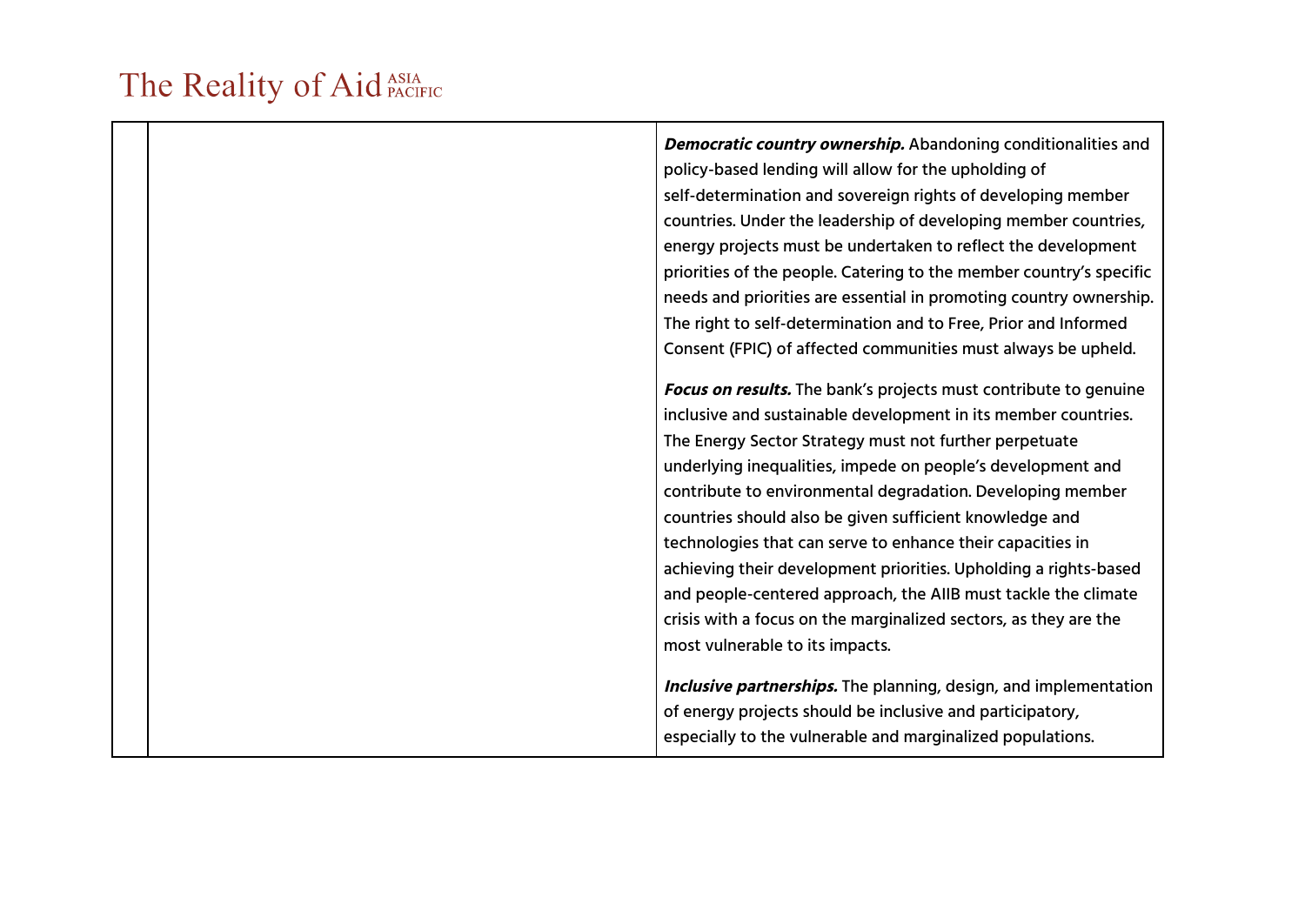|  | Communities should have a principal role in the identification,<br>definition, implementation and evaluation of energy projects.                                                                                                                                                                                           |
|--|----------------------------------------------------------------------------------------------------------------------------------------------------------------------------------------------------------------------------------------------------------------------------------------------------------------------------|
|  | While the bank has recognized the imperative to include women<br>and people with disabilities in the consultation for its projects,<br>these processes must also include the voices of Indigenous<br>Peoples, farmers, fisherfolk, workers, and urban poor, who                                                            |
|  | continue to be the most impacted by the climate crisis.                                                                                                                                                                                                                                                                    |
|  | Furthermore, environmental and social assessments must<br>guarantee genuine free, prior and informed consent from<br>communities. By strengthening these institutions, a<br>people-centered and rights-based approach to development must<br>be pursued, ensuring equal and affordable access to basic social<br>services. |
|  | <b>Role of civil society.</b> Despite seeing merit in enhancing                                                                                                                                                                                                                                                            |
|  | collaboration with other development actors such as other                                                                                                                                                                                                                                                                  |
|  | financial institutions, multilateral agencies, and think tanks, there                                                                                                                                                                                                                                                      |
|  | remains no space for the civil society to participate in forwarding                                                                                                                                                                                                                                                        |
|  | clean energy in the region. The bank must recognize civil society<br>as development actors that will aid the transition of developing                                                                                                                                                                                      |
|  | member countries and communities to clean energy. Civil society                                                                                                                                                                                                                                                            |
|  | organizations, peoples' organizations and communities have the                                                                                                                                                                                                                                                             |
|  | duty and right to criticize and welcome policies, as development                                                                                                                                                                                                                                                           |
|  | actors in their own right and in their own contexts. Clearly                                                                                                                                                                                                                                                               |
|  | defining the role of civil society secures the obligations of                                                                                                                                                                                                                                                              |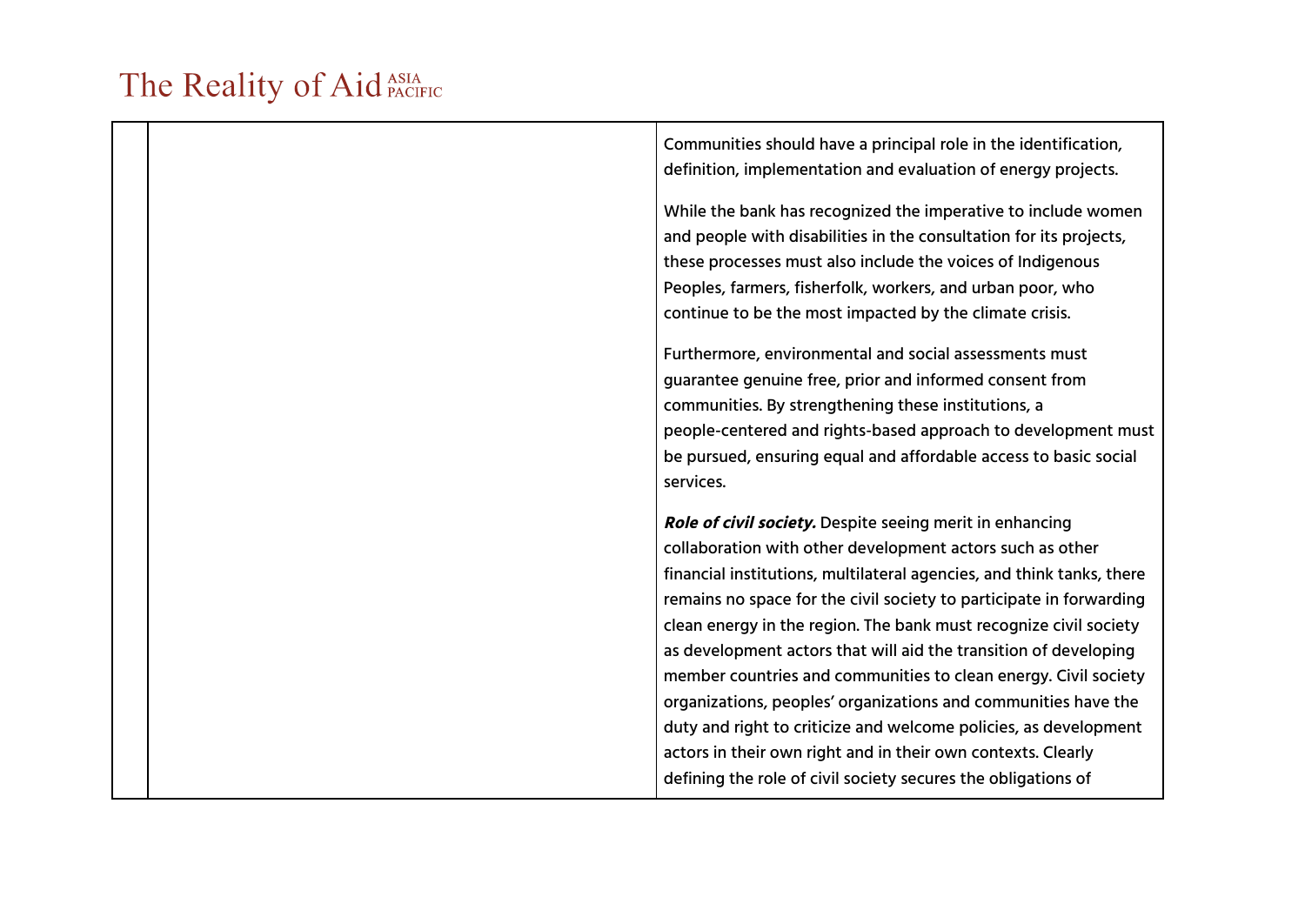| developing member countries to respect the voices and spaces of<br>civil society.                                                                                                                                                                                                                                                                                                                                                                                                                                                                                           |
|-----------------------------------------------------------------------------------------------------------------------------------------------------------------------------------------------------------------------------------------------------------------------------------------------------------------------------------------------------------------------------------------------------------------------------------------------------------------------------------------------------------------------------------------------------------------------------|
| Transparency and accountability. To facilitate the transition to<br>clean energy, a range of development actors such as civil society<br>organizations, peoples' organizations, media and local authorities,<br>must be consulted by the AIIB. The AIIB has been widely criticized<br>for its hands-off lending, which has rid them of any responsibility<br>for the negative impacts they have caused in the region. In<br>partnering with the private sector and other financial institutions,<br>the bank must remain transparent and accountable for its<br>activities. |
| The civil society asks the bank to provide full transparency and<br>disclosure on where their investments end up. As earlier argued,<br>the bank must stop disbursing funds to financial intermediaries,<br>which continue to finance coal projects and plants. Furthermore,<br>comprehensive information regarding projects' prospective<br>development impacts must be made available. This information<br>should highlight the impact on marginalized sectors of society, by<br>providing disaggregated data and statistics.                                             |
| In implementing the Strategy, accountability is essential in<br>securing energy access for all and in promoting a people-centered<br>and rights-based approach. Accountability mechanisms to hold<br>the bank and developing member country governments liable for<br>energy projects and impacts must be set up. Information and                                                                                                                                                                                                                                           |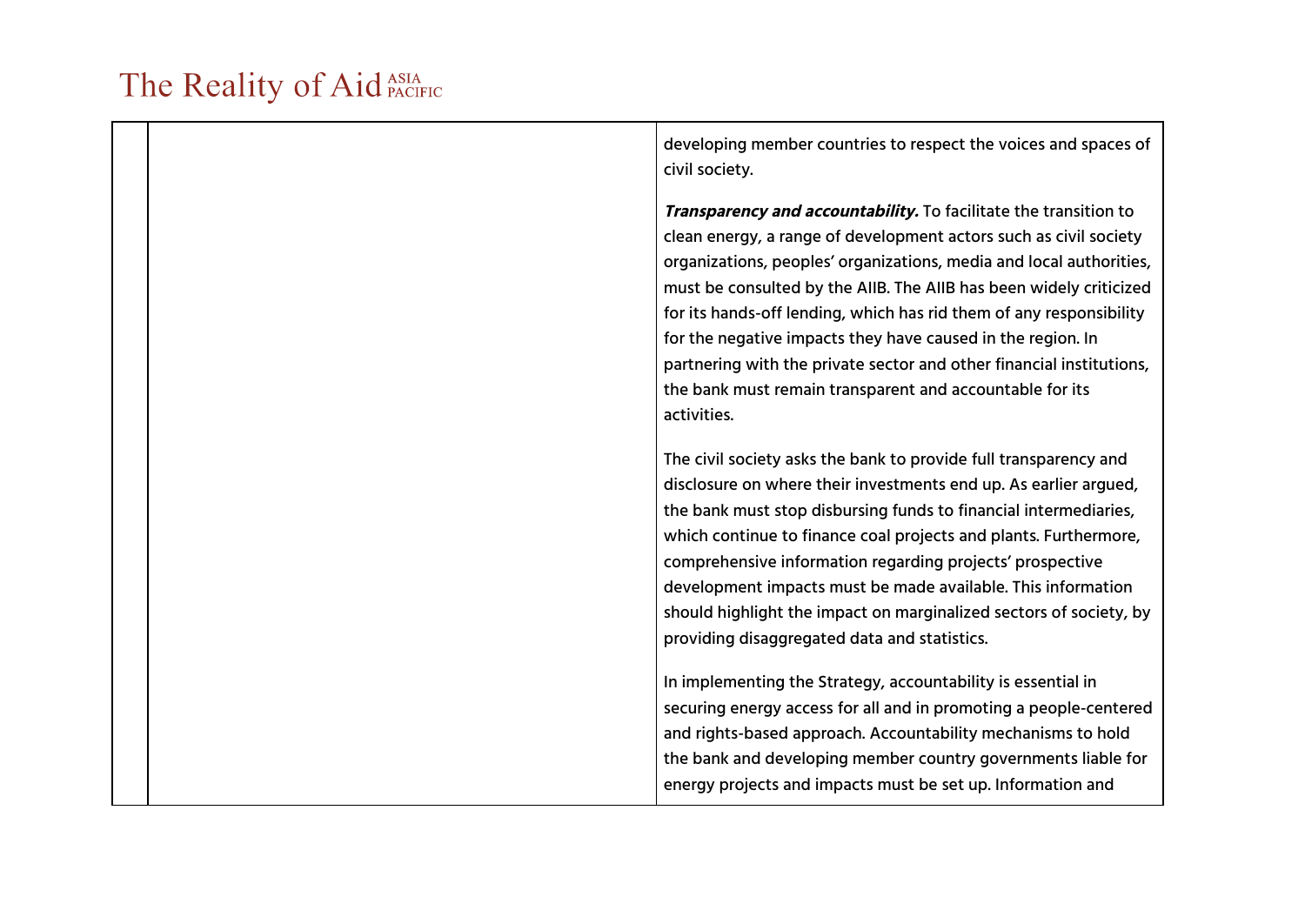|  | documents from the PPM and project consultations should be      |
|--|-----------------------------------------------------------------|
|  | made accessible to the public. Through these, the bank makes    |
|  | itself accountable to the people, who should be benefiting from |
|  | these projects.                                                 |
|  |                                                                 |

#### **III. Recommendations**

With the principles presented above, Reality of Aid-Asia Pacific formulated recommendations for the AIIB to genuinely respond to the climate crisis and its disproportionate impact on the marginalized and vulnerable. As the bank updates its Energy Sector Strategy, we strongly urge the AIIB to take immediate and concrete steps to adopt the following policy recommendations:

- 1. End all direct and indirect financing for fossil fuels. The AIIB Energy Sector Strategy must state that it will stop supporting all fossil fuel projects (gas, oil, and coal). Indirect support through related infrastructure, advisory services, technical assistance, or financial intermediaries should also be halted by the bank.
- 2. Scale up funding to sustainable renewable energy projects, and take <sup>a</sup> people-centered approach that ensures <sup>a</sup> climate safe and equitable future. To help developing member countries in achieving the Sustainable Development Goal of universal energy access (SDG 7), the AIIB should realign investment in energy away from fossil fuels and towards distributed generation, with the use of micro-grid approaches and publicly owned renewable and climate resilient energy systems. The bank should also abandon financing large hydropower and solar infrastructures, which threaten land, rights and the environment of communities and Indigenous Peoples.